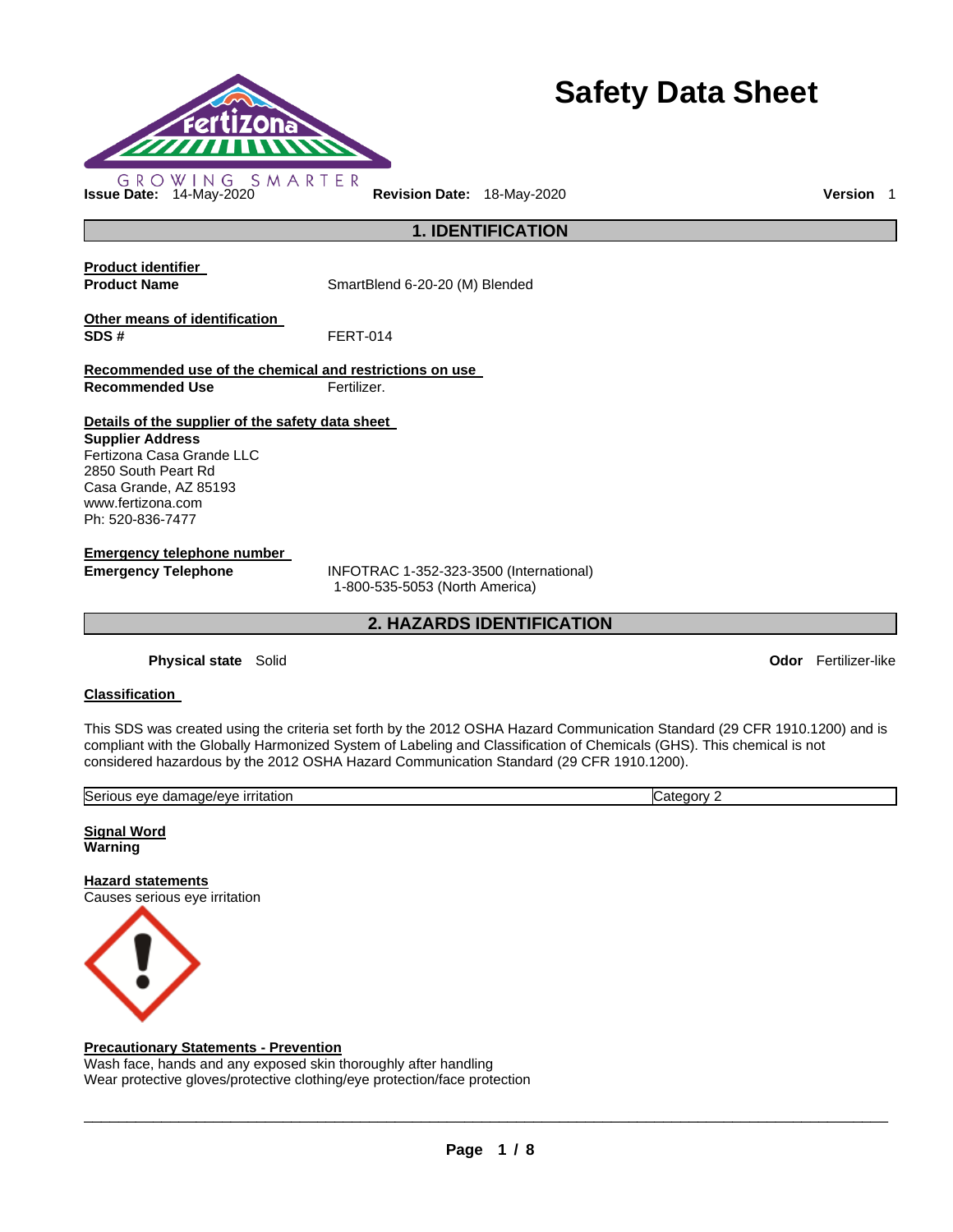#### **Precautionary Statements - Response**

IF IN EYES: Rinse cautiously with water for several minutes. Remove contact lenses, if present and easy to do. Continue rinsing If eye irritation persists: Get medical advice/attention

\_\_\_\_\_\_\_\_\_\_\_\_\_\_\_\_\_\_\_\_\_\_\_\_\_\_\_\_\_\_\_\_\_\_\_\_\_\_\_\_\_\_\_\_\_\_\_\_\_\_\_\_\_\_\_\_\_\_\_\_\_\_\_\_\_\_\_\_\_\_\_\_\_\_\_\_\_\_\_\_\_\_\_\_\_\_\_\_\_\_\_\_\_

# **Other hazards**

Harmful to aquatic life with long lasting effects

# **3. COMPOSITION/INFORMATION ON INGREDIENTS**

Please also refer to subsequent sections of this SDS for additional information regarding the components of this product.

| <b>Chemical name</b>    | <b>CAS No</b> | Weight-%  |
|-------------------------|---------------|-----------|
| Mono-ammonium Phosphate | 7722-76-1     | $30 - 40$ |
| Calcium Sulfate         | 7778-18-9     | 10-20     |
| Ammonium Sulfate        | 7783-20-2     | 1-10      |

\*\*If Chemical Name/CAS No is "proprietary" and/or Weight-% is listed as a range, the specific chemical identity and/or percentage of composition has been withheld as a trade secret.\*\*

# **4. FIRST AID MEASURES**

#### **Description of first aid measures**

| <b>General Advice</b>                                                      | Provide this SDS to medical personnel for treatment.                                                                                                                                          |  |
|----------------------------------------------------------------------------|-----------------------------------------------------------------------------------------------------------------------------------------------------------------------------------------------|--|
| <b>Eye Contact</b>                                                         | Rinse cautiously with water for several minutes. Remove contact lenses, if present and<br>easy to do. Continue rinsing. If eye irritation persists: Get medical advice/attention.             |  |
| <b>Skin Contact</b>                                                        | Wash with plenty of water. Take off contaminated clothing. Wash contaminated clothing<br>before reuse. If skin irritation persists, call a physician.                                         |  |
| <b>Inhalation</b>                                                          | Remove exposed individual(s) to fresh air for 20 minutes. Consult a physician/poison center<br>if individual's condition declines or if symptoms persist.                                     |  |
| Ingestion                                                                  | Rinse mouth. Do NOT induce vomiting. Drink 1 or 2 glasses of water. Never give anything<br>by mouth to an unconscious person. Call a poison center or doctor/physician if you feel<br>unwell. |  |
| Most important symptoms and effects, both acute and delayed                |                                                                                                                                                                                               |  |
| <b>Symptoms</b>                                                            | Causes serious eye irritation. May cause skin irritation. May be harmful if swallowed.<br>Inhalation may cause respiratory tract irritation.                                                  |  |
| Indication of any immediate medical attention and special treatment needed |                                                                                                                                                                                               |  |
| <b>Notes to Physician</b>                                                  | Treat symptomatically.                                                                                                                                                                        |  |
|                                                                            | - ---- --------- ---- -----                                                                                                                                                                   |  |

# **5. FIRE-FIGHTING MEASURES**

# **Suitable Extinguishing Media**

Use extinguishing measures that are appropriate to local circumstances and the surrounding environment.

**Unsuitable Extinguishing Media** Not determined.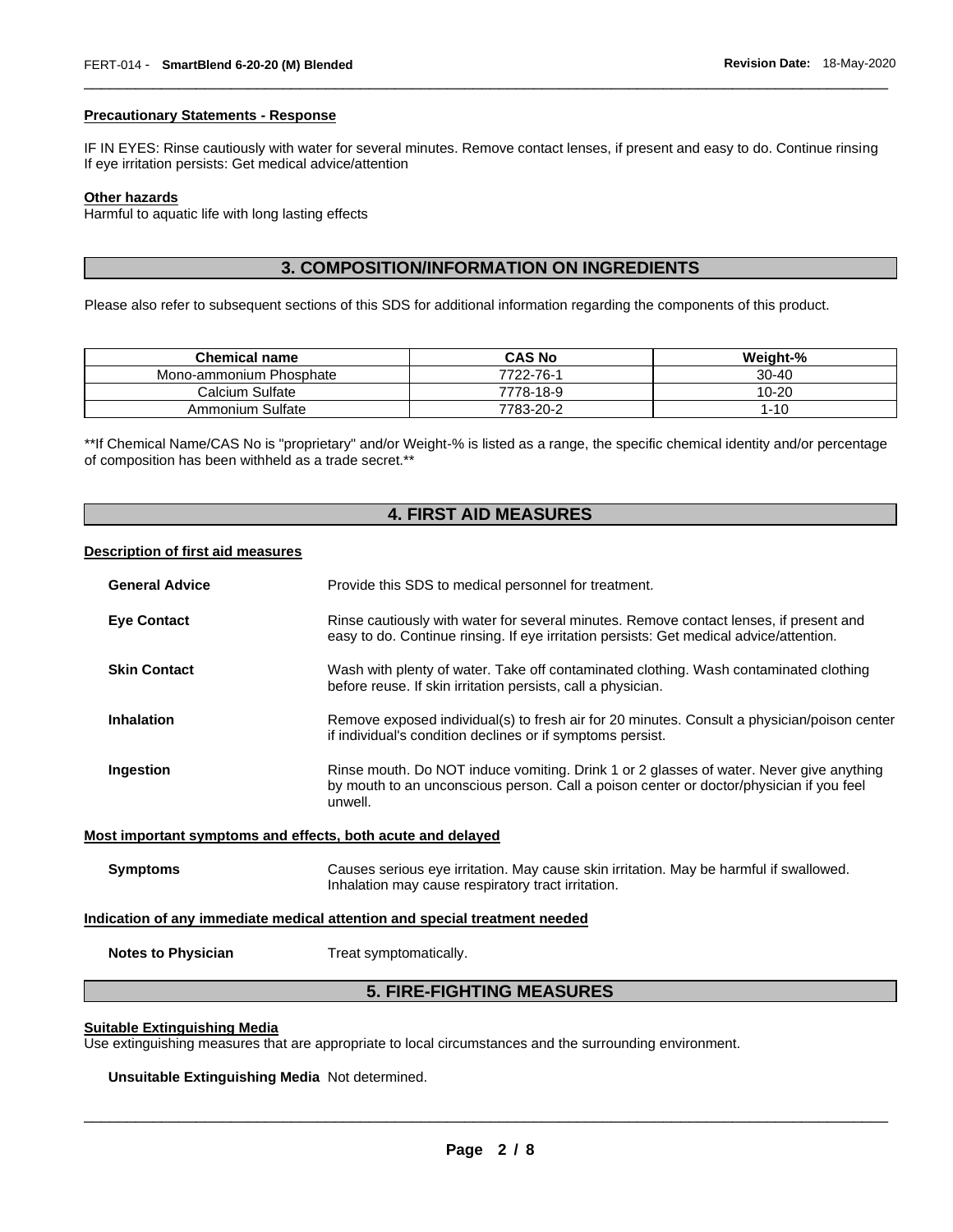# **Specific Hazards Arising from the Chemical**

Product is not flammable.

#### **Hazardous combustion products** Carbon oxides.

#### **Protective equipment and precautions for firefighters**

As in any fire, wear self-contained breathing apparatus pressure-demand, MSHA/NIOSH (approved or equivalent) and full protective gear.

\_\_\_\_\_\_\_\_\_\_\_\_\_\_\_\_\_\_\_\_\_\_\_\_\_\_\_\_\_\_\_\_\_\_\_\_\_\_\_\_\_\_\_\_\_\_\_\_\_\_\_\_\_\_\_\_\_\_\_\_\_\_\_\_\_\_\_\_\_\_\_\_\_\_\_\_\_\_\_\_\_\_\_\_\_\_\_\_\_\_\_\_\_

|                                                              | <b>6. ACCIDENTAL RELEASE MEASURES</b>                                                                                                                                                                                                                                                                                                                                                |
|--------------------------------------------------------------|--------------------------------------------------------------------------------------------------------------------------------------------------------------------------------------------------------------------------------------------------------------------------------------------------------------------------------------------------------------------------------------|
|                                                              | Personal precautions, protective equipment and emergency procedures                                                                                                                                                                                                                                                                                                                  |
| <b>Personal Precautions</b>                                  | Wear protective clothing as described in Section 8 of this safety data sheet. Ventilate area<br>of leak or spill.                                                                                                                                                                                                                                                                    |
| <b>Environmental precautions</b>                             |                                                                                                                                                                                                                                                                                                                                                                                      |
| <b>Environmental precautions</b>                             | Do not allow into any sewer, on the ground or into any body of water. See Section 12 for<br>additional Ecological Information.                                                                                                                                                                                                                                                       |
| Methods and material for containment and cleaning up         |                                                                                                                                                                                                                                                                                                                                                                                      |
| <b>Methods for Containment</b>                               | Prevent further leakage or spillage if safe to do so.                                                                                                                                                                                                                                                                                                                                |
| <b>Methods for Clean-Up</b>                                  | Avoid creating dust. Reclaim where possible. Sweep up and shovel into suitable containers<br>for disposal. For waste disposal, see section 13 of the SDS.                                                                                                                                                                                                                            |
|                                                              | 7. HANDLING AND STORAGE                                                                                                                                                                                                                                                                                                                                                              |
| <b>Precautions for safe handling</b>                         |                                                                                                                                                                                                                                                                                                                                                                                      |
| <b>Advice on Safe Handling</b>                               | Avoid generation of dust. Wear eye/face protection. Wear protective gloves/protective<br>clothing. Do not eat, drink or smoke when using this product. Use personal protection<br>recommended in Section 8. Wash face, hands and any exposed skin thoroughly after<br>handling. Avoid breathing dusts. Use only in well ventilated areas. Observe precautions<br>found on the label. |
| Conditions for safe storage, including any incompatibilities |                                                                                                                                                                                                                                                                                                                                                                                      |
| <b>Storage Conditions</b>                                    | Keep containers tightly closed in a dry, cool and well-ventilated place.                                                                                                                                                                                                                                                                                                             |

**Incompatible Materials Strong oxidizing agents. Strong acids. Strong bases.** 

# **8. EXPOSURE CONTROLS/PERSONAL PROTECTION**

# **Exposure Guidelines**

| <b>Chemical name</b>         | <b>ACGIH TLV</b>                                | <b>OSHA PEL</b>                                                                                                                                                     | <b>NIOSH IDLH</b>                                                                 |
|------------------------------|-------------------------------------------------|---------------------------------------------------------------------------------------------------------------------------------------------------------------------|-----------------------------------------------------------------------------------|
| Calcium Sulfate<br>7778-18-9 | TWA: 10 $mg/m3$ inhalable<br>particulate matter | TWA: $15 \text{ mg/m}^3$<br>total dust<br>TWA: $5 \text{ mg/m}^3$ respirable<br>fraction<br>(vacated) TWA: $15 \text{ mg/m}^3$<br>(vacated) TWA: $5 \text{ mg/m}^3$ | TWA: $10 \text{ mg/m}^3$<br>total dust<br>TWA: $5 \text{ mg/m}^3$ respirable dust |
|                              |                                                 | respirable fraction                                                                                                                                                 |                                                                                   |

# **Appropriate engineering controls**

**Engineering Controls** Maintain eye wash fountain and quick-drench facilities in work area.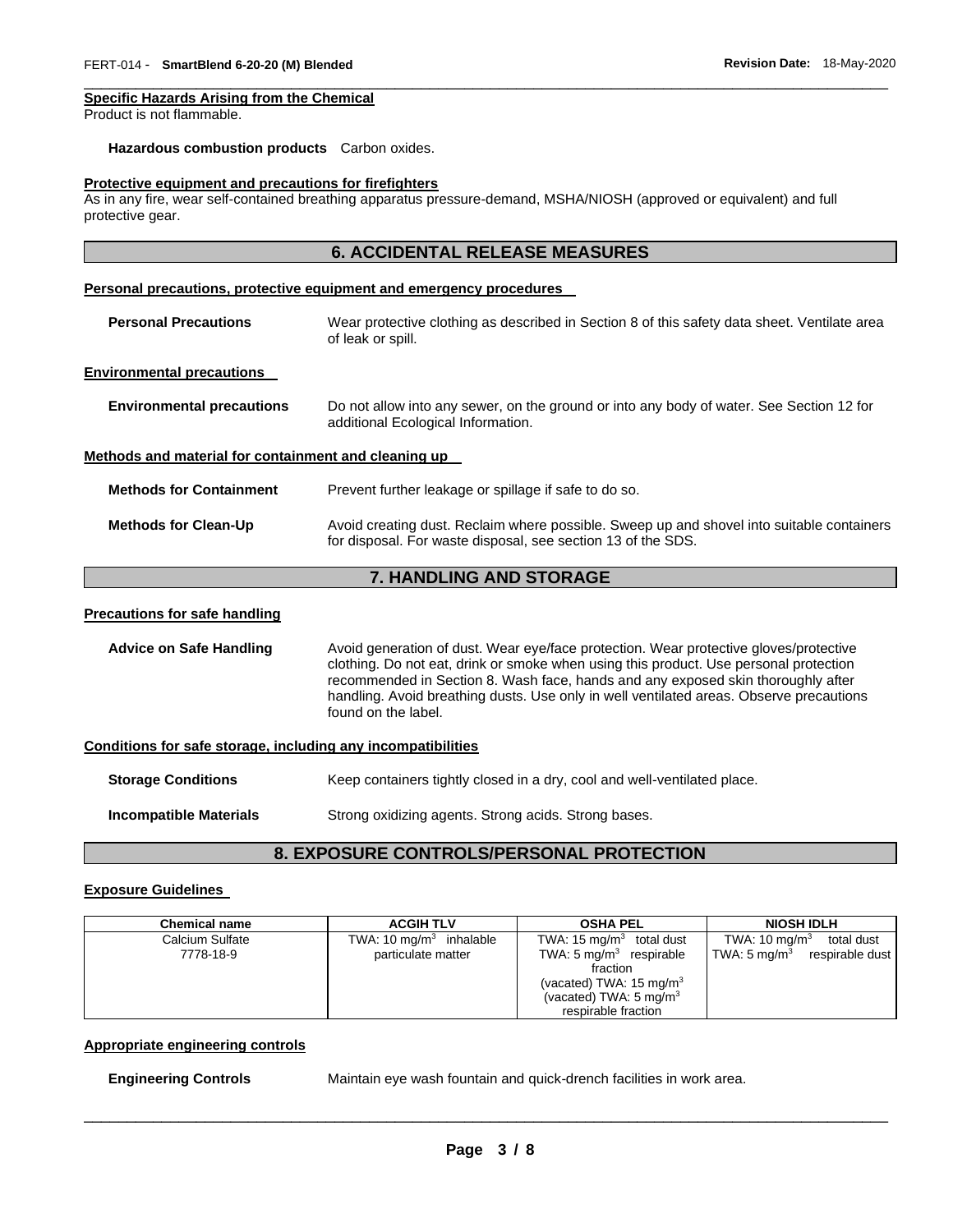# **Individual protection measures, such as personal protective equipment**

| <b>Eye/Face Protection</b>      | Safety glasses as a minimum for protection. Refer to 29 CFR 1910.133 for eye and face<br>protection regulations.                                                                                                                                                                                                               |
|---------------------------------|--------------------------------------------------------------------------------------------------------------------------------------------------------------------------------------------------------------------------------------------------------------------------------------------------------------------------------|
| <b>Skin and Body Protection</b> | Wear protective gloves and protective clothing. Refer to 29 CFR 1910.138 for appropriate<br>skin and body protection.                                                                                                                                                                                                          |
| <b>Respiratory Protection</b>   | If necessary, wear a MSHA/NIOSH-approved respirator. Refer to 29 CFR 1910.134 for<br>respiratory protection requirements.                                                                                                                                                                                                      |
|                                 | General Hygiene Considerations Avoid contact with skin, eyes and clothing. After handling this product, wash hands before<br>eating, drinking, or smoking. If contact occurs, remove contaminated clothing. If needed,<br>take first aid action shown on section 4 of this SDS. Launder contaminated clothing before<br>reuse. |

\_\_\_\_\_\_\_\_\_\_\_\_\_\_\_\_\_\_\_\_\_\_\_\_\_\_\_\_\_\_\_\_\_\_\_\_\_\_\_\_\_\_\_\_\_\_\_\_\_\_\_\_\_\_\_\_\_\_\_\_\_\_\_\_\_\_\_\_\_\_\_\_\_\_\_\_\_\_\_\_\_\_\_\_\_\_\_\_\_\_\_\_\_

# **9. PHYSICAL AND CHEMICAL PROPERTIES**

# **Information on basic physical and chemical properties**

| <b>Physical state</b>            | Solid            |                       |                 |
|----------------------------------|------------------|-----------------------|-----------------|
| Appearance                       | Not determined   | Odor                  | Fertilizer-like |
| Color                            | Not determined   | <b>Odor Threshold</b> | Not determined  |
| <b>Property</b>                  | <b>Values</b>    | Remarks • Method      |                 |
| рH                               | Not determined   |                       |                 |
| Melting point / freezing point   | Not determined   |                       |                 |
| Boiling point / boiling range    | Not determined   |                       |                 |
| <b>Flash point</b>               | Not determined   |                       |                 |
| <b>Evaporation Rate</b>          | Not determined   |                       |                 |
| <b>Flammability (Solid, Gas)</b> | Not determined   |                       |                 |
| <b>Flammability Limit in Air</b> |                  |                       |                 |
| Upper flammability or explosive  | Not determined   |                       |                 |
| limits                           |                  |                       |                 |
| Lower flammability or explosive  | Not determined   |                       |                 |
| limits                           |                  |                       |                 |
| <b>Vapor Pressure</b>            | Not determined   |                       |                 |
| <b>Vapor Density</b>             | Not determined   |                       |                 |
| <b>Relative Density</b>          | Not determined   |                       |                 |
| <b>Water Solubility</b>          | Soluble in water |                       |                 |
| Solubility in other solvents     | Not determined   |                       |                 |
| <b>Partition Coefficient</b>     | Not determined   |                       |                 |
| <b>Autoignition temperature</b>  | Not determined   |                       |                 |
| Decomposition temperature        | Not determined   |                       |                 |
| <b>Kinematic viscosity</b>       | Not determined   |                       |                 |
| <b>Dynamic Viscosity</b>         | Not determined   |                       |                 |
| <b>Explosive Properties</b>      | Not determined   |                       |                 |
| <b>Oxidizing Properties</b>      | Not determined   |                       |                 |

# **10. STABILITY AND REACTIVITY**

#### **Reactivity**

Not reactive under normal conditions.

#### **Chemical stability**

Stable under recommended storage conditions.

# **Possibility of hazardous reactions**

None under normal processing.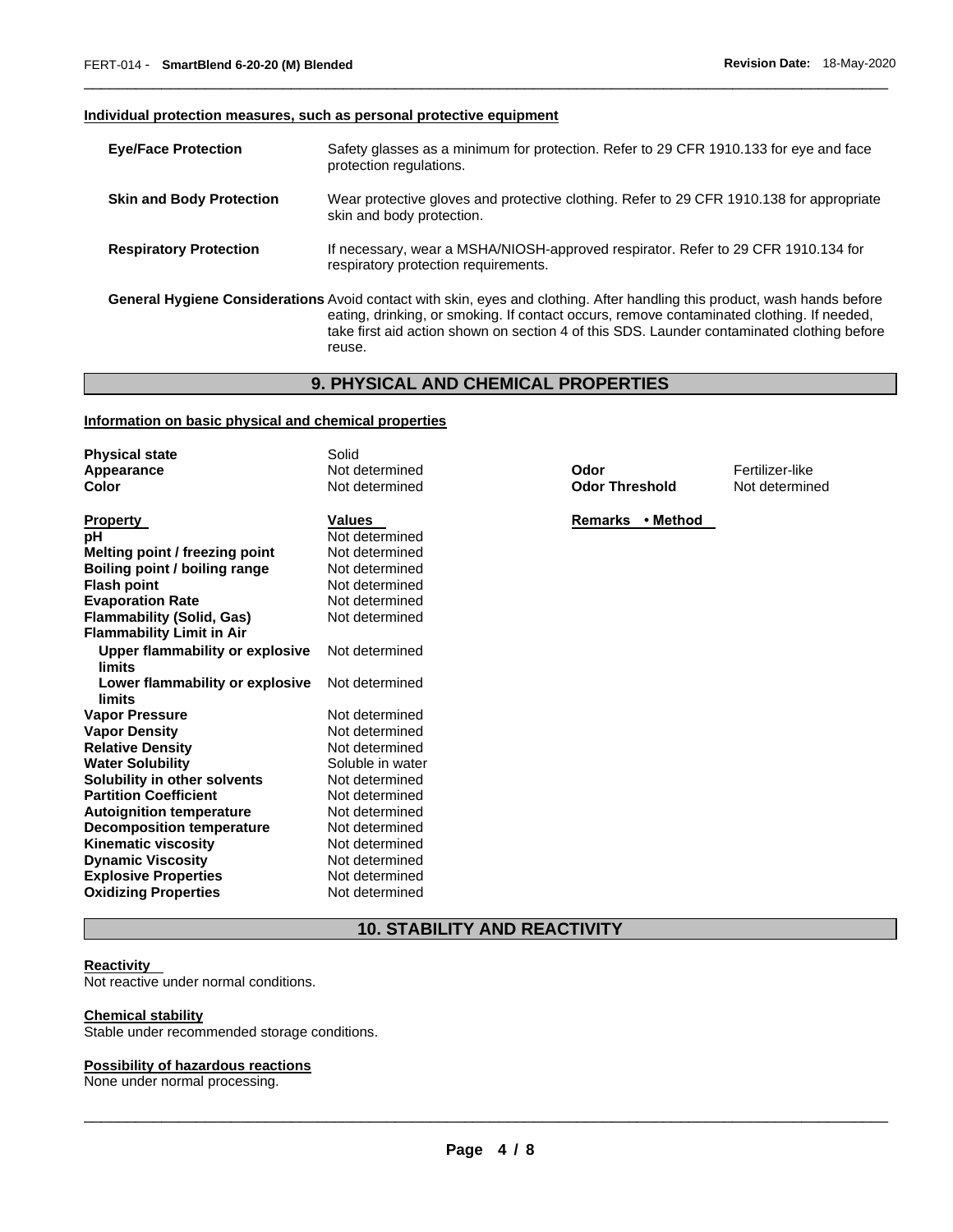#### **Conditions to Avoid**

Keep out of reach of children. Avoid generation of dust.

#### **Incompatible materials**

Strong oxidizing agents. Strong acids. Strong bases.

#### **Hazardous decomposition products**

None known based on information supplied.

# **11. TOXICOLOGICAL INFORMATION**

\_\_\_\_\_\_\_\_\_\_\_\_\_\_\_\_\_\_\_\_\_\_\_\_\_\_\_\_\_\_\_\_\_\_\_\_\_\_\_\_\_\_\_\_\_\_\_\_\_\_\_\_\_\_\_\_\_\_\_\_\_\_\_\_\_\_\_\_\_\_\_\_\_\_\_\_\_\_\_\_\_\_\_\_\_\_\_\_\_\_\_\_\_

#### **Information on likely routes of exposure**

| <b>Product Information</b> |                                                     |
|----------------------------|-----------------------------------------------------|
| <b>Eye Contact</b>         | Causes serious eye irritation.                      |
| <b>Skin Contact</b>        | Prolonged contact may cause redness and irritation. |
| <b>Inhalation</b>          | May cause irritation if inhaled.                    |
| Ingestion                  | May be harmful if swallowed.                        |

# **Component Information**

| <b>Chemical name</b>                 | Oral LD50                 | Dermal LD50              | <b>Inhalation LC50</b> |
|--------------------------------------|---------------------------|--------------------------|------------------------|
| Mono-ammonium Phosphate<br>7722-76-1 | $= 5750$ mg/kg (Rat)      | $> 7940$ mg/kg (Rabbit)  |                        |
| Potassium Chloride<br>7447-40-7      | $= 2600$ mg/kg (Rat)      |                          |                        |
| Calcium Sulfate<br>7778-18-9         | $>$ 3000 mg/kg (Rat)      | $\overline{\phantom{a}}$ |                        |
| Ammonium Sulfate<br>7783-20-2        | (Rat)<br>$= 2840$ mg/kg ( | > 2000 mg/kg<br>(Rat)    | $\blacksquare$         |

#### **Symptoms related to the physical, chemical and toxicological characteristics**

**Symptoms** Please see section 4 of this SDS for symptoms.

# **Delayed and immediate effects as well as chronic effects from short and long-term exposure**

**Carcinogenicity** Based on the information provided, this product does not contain any carcinogens or potential carcinogens as listed by OSHA, IARC or NTP.

#### **Numerical measures of toxicity**

**The following values are calculated based on chapter 3.1 of the GHS document** . **Oral LD50** 3,439.20 mg/kg **Dermal LD50** 5,085.90 mg/kg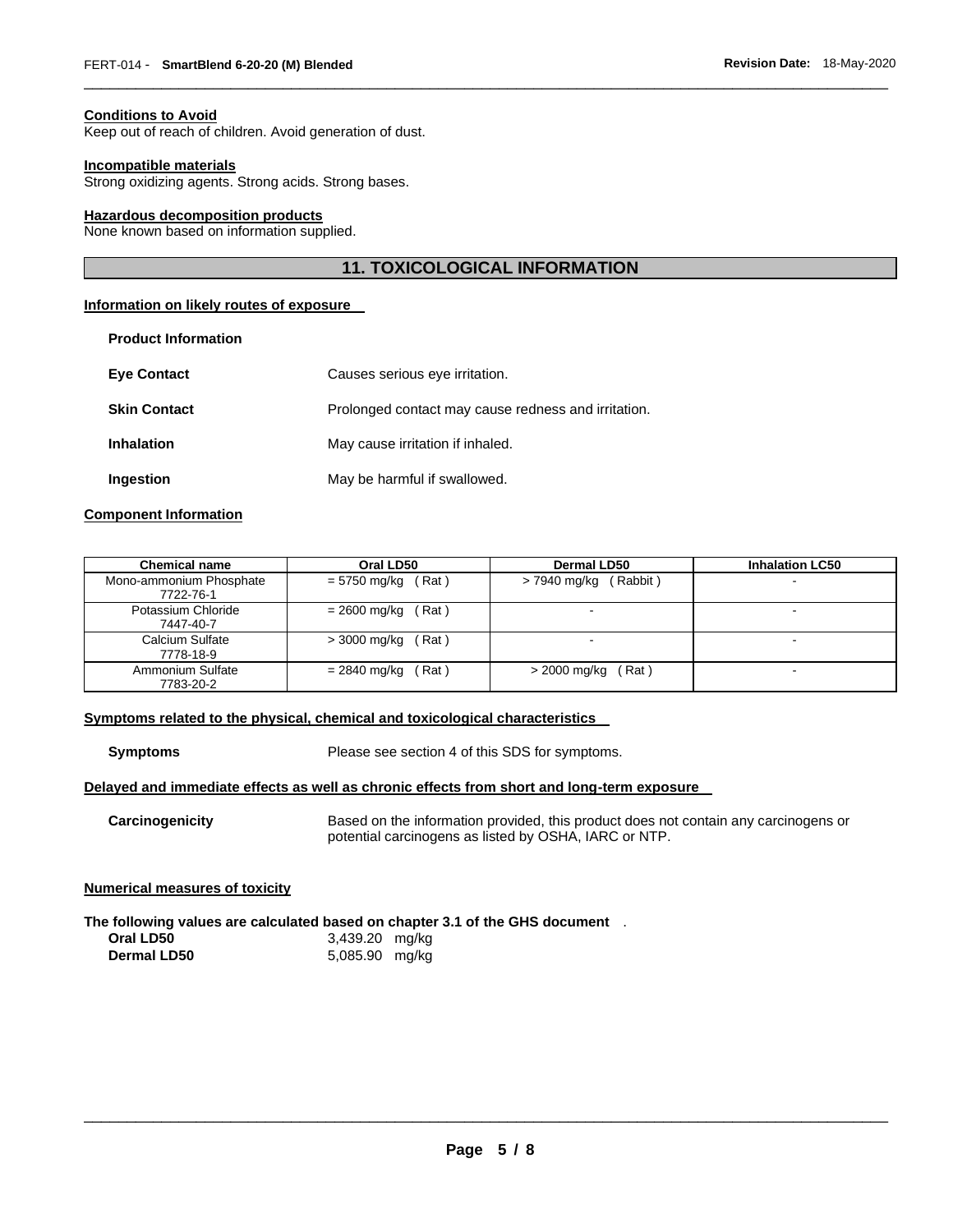# \_\_\_\_\_\_\_\_\_\_\_\_\_\_\_\_\_\_\_\_\_\_\_\_\_\_\_\_\_\_\_\_\_\_\_\_\_\_\_\_\_\_\_\_\_\_\_\_\_\_\_\_\_\_\_\_\_\_\_\_\_\_\_\_\_\_\_\_\_\_\_\_\_\_\_\_\_\_\_\_\_\_\_\_\_\_\_\_\_\_\_\_\_ **12. ECOLOGICAL INFORMATION**

#### **Ecotoxicity**

Harmful to aquatic life with long lasting effects.

# **Component Information**

| <b>Chemical name</b>                 | Algae/aquatic plants                            | <b>Fish</b>                                                                                                                                                                                                                                                                                                                                                                                                                                                                                                                             | <b>Crustacea</b>                                                                     |
|--------------------------------------|-------------------------------------------------|-----------------------------------------------------------------------------------------------------------------------------------------------------------------------------------------------------------------------------------------------------------------------------------------------------------------------------------------------------------------------------------------------------------------------------------------------------------------------------------------------------------------------------------------|--------------------------------------------------------------------------------------|
| Mono-ammonium Phosphate<br>7722-76-1 |                                                 | 85.9: 96 h Oncorhynchus mykiss<br>mg/L LC50 static                                                                                                                                                                                                                                                                                                                                                                                                                                                                                      |                                                                                      |
| Potassium Chloride<br>7447-40-7      | 2500: 72 h Desmodesmus<br>subspicatus mg/L EC50 | 1060: 96 h Lepomis macrochirus<br>mg/L LC50 static 750 - 1020: 96 h<br>Pimephales promelas mg/L LC50<br>static                                                                                                                                                                                                                                                                                                                                                                                                                          | 83: 48 h Daphnia magna mg/L<br>EC50 Static 825: 48 h Daphnia<br>magna mg/L EC50      |
| Calcium Sulfate<br>7778-18-9         |                                                 | 1970: 96 h Pimephales promelas<br>mg/L LC50 static 2980: 96 h<br>Lepomis macrochirus mg/L LC50<br>static                                                                                                                                                                                                                                                                                                                                                                                                                                | 3200: 120 h Nitscheria linearis mg/L<br>EC50                                         |
| Ammonium Sulfate<br>7783-20-2        |                                                 | 250: 96 h Brachydanio rerio mg/L<br>LC50 32.2 - 41.9: 96 h<br>Oncorhynchus mykiss mg/L LC50<br>flow-through 18: 96 h Cyprinus<br>carpio mg/L LC50 123 - 128: 96 h<br>Poecilia reticulata mg/L LC50<br>semi-static 460 - 1000: 96 h<br>Leuciscus idus mg/L LC50 static<br>420: 96 h Brachydanio rerio mg/L<br>LC50 semi-static 480: 96 h<br>Brachydanio rerio mg/L LC50<br>flow-through 126: 96 h Poecilia<br>reticulata mg/L LC50 5.2 - 8.2: 96 h<br>Oncorhynchus mykiss mg/L LC50<br>static 100: 96 h Pimephales<br>promelas mg/L LC50 | 14: 48 h Daphnia magna mg/L LC50<br>423: 24 h Daphnia magna mg/L<br>EC <sub>50</sub> |

# **Persistence/Degradability**

Not determined.

# **Bioaccumulation**

There is no data for this product.

# **Mobility**

| <b>Chemical name</b> | $\overline{\phantom{a}}$<br><b>Partition coefficient</b> |
|----------------------|----------------------------------------------------------|
| Sulfate<br>Ammonium  | −∪.                                                      |
| 7783-20-2            |                                                          |

# **Other Adverse Effects**

Not determined

# **13. DISPOSAL CONSIDERATIONS**

#### **Waste Treatment Methods**

| <b>Disposal of Wastes</b>     | Disposal should be in accordance with applicable regional, national and local laws and<br>regulations. |
|-------------------------------|--------------------------------------------------------------------------------------------------------|
| <b>Contaminated Packaging</b> | Disposal should be in accordance with applicable regional, national and local laws and<br>regulations. |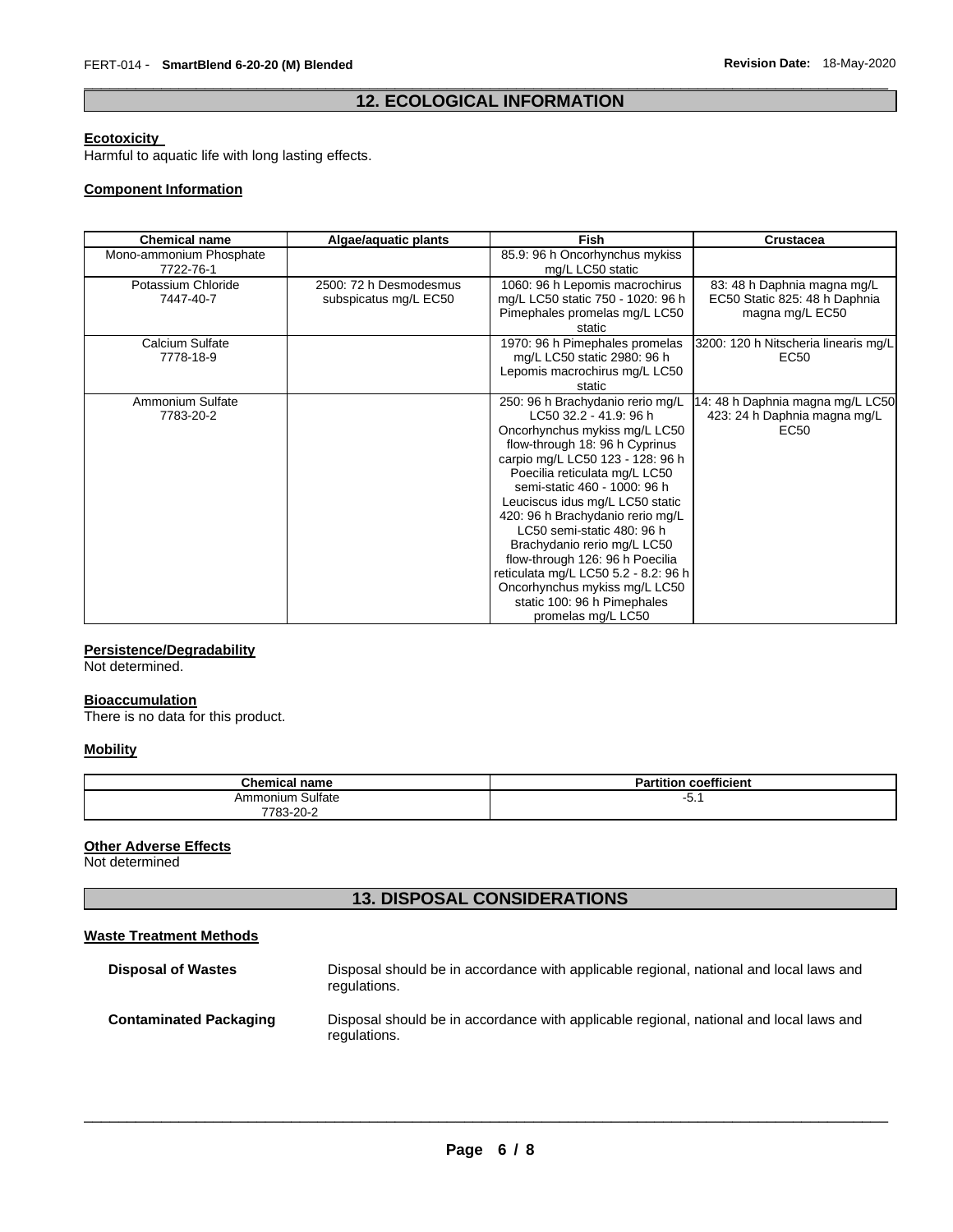| <b>14. TRANSPORT INFORMATION</b> |                                                                                                                                |  |  |  |
|----------------------------------|--------------------------------------------------------------------------------------------------------------------------------|--|--|--|
| <b>Note</b>                      | Please see current shipping paper for most up to date shipping information, including<br>exemptions and special circumstances. |  |  |  |
| <u>DOT</u>                       | Not regulated                                                                                                                  |  |  |  |
| <b>IATA</b>                      | Not regulated                                                                                                                  |  |  |  |
| <b>IMDG</b>                      | Not regulated                                                                                                                  |  |  |  |

\_\_\_\_\_\_\_\_\_\_\_\_\_\_\_\_\_\_\_\_\_\_\_\_\_\_\_\_\_\_\_\_\_\_\_\_\_\_\_\_\_\_\_\_\_\_\_\_\_\_\_\_\_\_\_\_\_\_\_\_\_\_\_\_\_\_\_\_\_\_\_\_\_\_\_\_\_\_\_\_\_\_\_\_\_\_\_\_\_\_\_\_\_

# **15. REGULATORY INFORMATION**

#### **International Inventories**

| <b>Chemical name</b>     | TSCA TSCA Inventory DSL/NDSL EINECS/ELI |            | <b>ENCS</b> | <b>IECSC</b> | <b>KECL</b> | <b>PICCS</b> | <b>AICS</b> |
|--------------------------|-----------------------------------------|------------|-------------|--------------|-------------|--------------|-------------|
|                          | <b>Status</b>                           | <b>NCS</b> |             |              |             |              |             |
| Mono-ammonium Phosphatel | <b>ACTIVE</b>                           |            |             |              |             |              |             |
| Potassium Chloride       | <b>ACTIVE</b>                           |            |             |              |             |              |             |
| Calcium Sulfate          | <b>ACTIVE</b>                           |            |             |              |             |              |             |
| Ammonium Sulfate         | <b>ACTIVE</b>                           |            |             |              |             |              |             |

**Legend:** 

*TSCA - United States Toxic Substances Control Act Section 8(b) Inventory* 

*DSL/NDSL - Canadian Domestic Substances List/Non-Domestic Substances List* 

*EINECS/ELINCS - European Inventory of Existing Chemical Substances/European List of Notified Chemical Substances* 

*ENCS - Japan Existing and New Chemical Substances* 

*IECSC - China Inventory of Existing Chemical Substances* 

*KECL - Korean Existing and Evaluated Chemical Substances* 

*PICCS - Philippines Inventory of Chemicals and Chemical Substances* 

*AICS - Australian Inventory of Chemical Substances* 

#### **US Federal Regulations**

#### **CERCLA**

This material, as supplied, does not contain any substances regulated as hazardous substances under the Comprehensive Environmental Response Compensation and Liability Act (CERCLA) (40 CFR 302) or the Superfund Amendments and Reauthorization Act (SARA) (40 CFR 355).

# **SARA 313**

Section 313 of Title III of the Superfund Amendments and Reauthorization Act of 1986 (SARA). This product contains a chemical or chemicals which are subject to the reporting requirements of the Act and Title 40 of the Code of Federal Regulations, Part 372

| <b>Chemical name</b>                | CAS No    | Weight-%  | <b>SARA 313 - Threshold</b><br>Values % |
|-------------------------------------|-----------|-----------|-----------------------------------------|
| Mono-ammonium Phosphate - 7722-76-1 | 7722-76-1 | $30 - 40$ |                                         |
| Ammonium Sulfate - 7783-20-2        | 7783-20-2 | -10       |                                         |

#### **CWA (Clean Water Act)**

This product does not contain any substances regulated as pollutants pursuant to the Clean Water Act (40 CFR 122.21 and 40 CFR 122.42)

# **US State Regulations**

# **California Proposition 65**

This product does not contain any Proposition 65 chemicals.